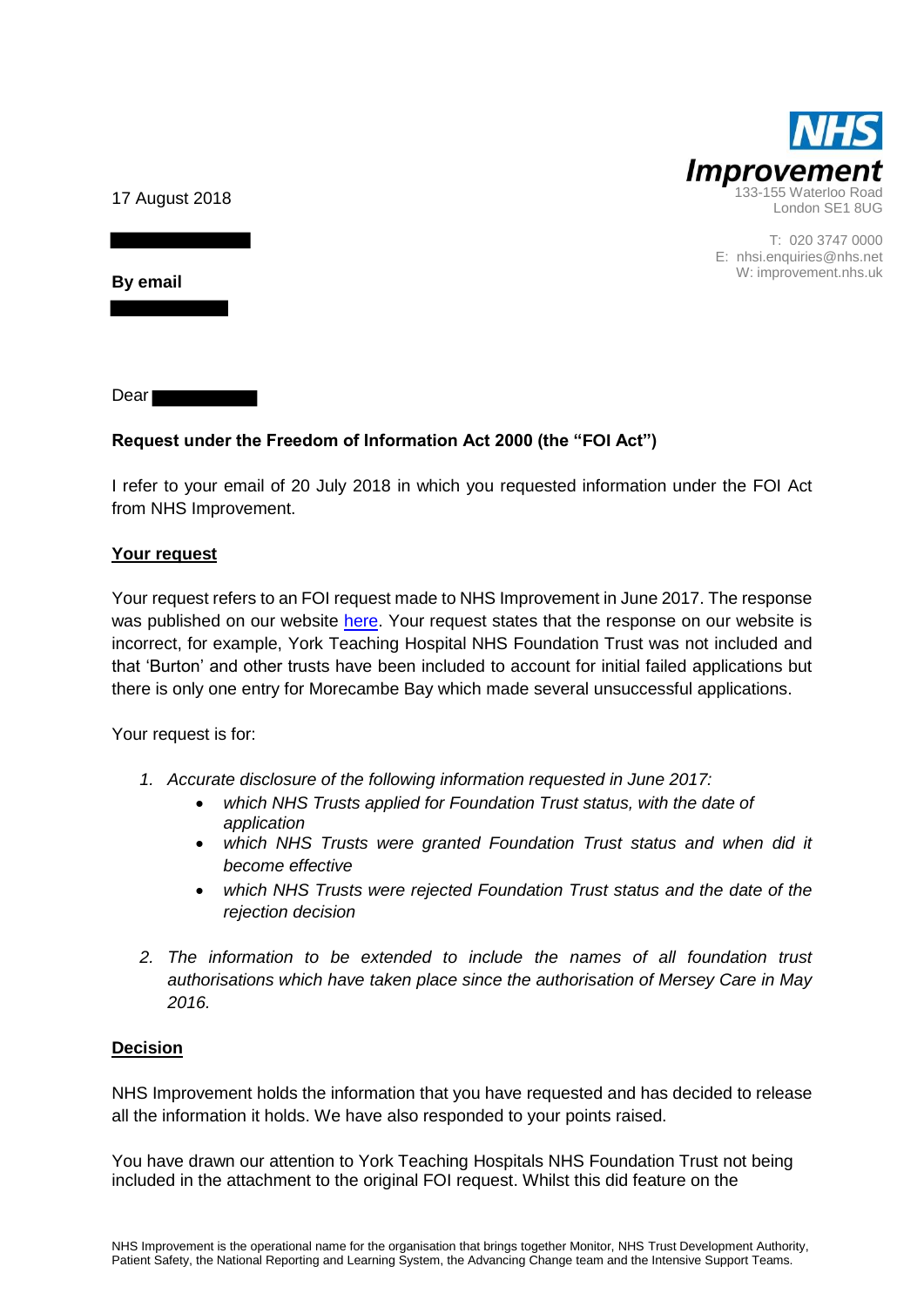spreadsheet sent to the requestor, it appears that when the document had been produced as a PDF for publication on our website, all entries beneath the Morecambe Bay entry were not included. The full spreadsheet is enclosed as requested. This has been further updated with information relating to mergers and acquisitions of/by NHS Foundation Trusts. The list of foundation trusts can be viewed [here.](https://www.gov.uk/government/publications/nhs-foundation-trust-directory/nhs-foundation-trust-directory)

Additionally you draw attention to the fact that Morecambe Bay is featured on the list of trusts who applied to become a foundation trust once whereas Burton Hospitals is featured twice. Burton Hospitals submitted an application in July 2004 but withdrew its application in January 2005. It then submitted a new application in July 2008. As it withdrew and resubmitted its application, there are two entries on the list. Morecambe Bay applied to become a foundation trust in February 2009. It never withdrew from this process, nor was its application rejected. However, its application was deferred, which means that there were outstanding issues that we believed the trust could resolve within a reasonable period of time. This was part of the process for many trusts and was not particular to just Morecambe Bay. Deferred trusts are not required to restart the application process and so Morecambe Bay is only on the list once.

In relation to your request for a list of foundation trusts authorised since May 2016, we can confirm that no trusts have been authorised since Mersey Care NHS Foundation Trust and Wirral Community NHS Foundation Trust in May 2016.

#### **Review rights**

If you consider that your request for information has not been properly handled or if you are otherwise dissatisfied with the outcome of your request, you can try to resolve this informally with the person who dealt with your request. If you remain dissatisfied, you may seek an internal review within NHS Improvement of the issue or the decision. A senior member of NHS Improvement's staff, who has not previously been involved with your request, will undertake that review.

If you are dissatisfied with the outcome of any internal review, you may complain to the Information Commissioner for a decision on whether your request for information has been dealt with in accordance with the FOI Act.

A request for an internal review should be submitted in writing to FOI Request Reviews, NHS Improvement, Wellington House, 133-155 Waterloo Road, London SE1 8UG or by email to [nhsi.foi@nhs.net.](mailto:nhsi.foi@nhs.net)

#### **Publication**

Please note that this letter and the attached information will shortly be published on our website. This is because information disclosed in accordance with the FOI Act is disclosed to the public at large. We will, of course, remove your personal information (e.g. your name and contact details) from the version of the letter published on our website to protect your personal information from general disclosure.